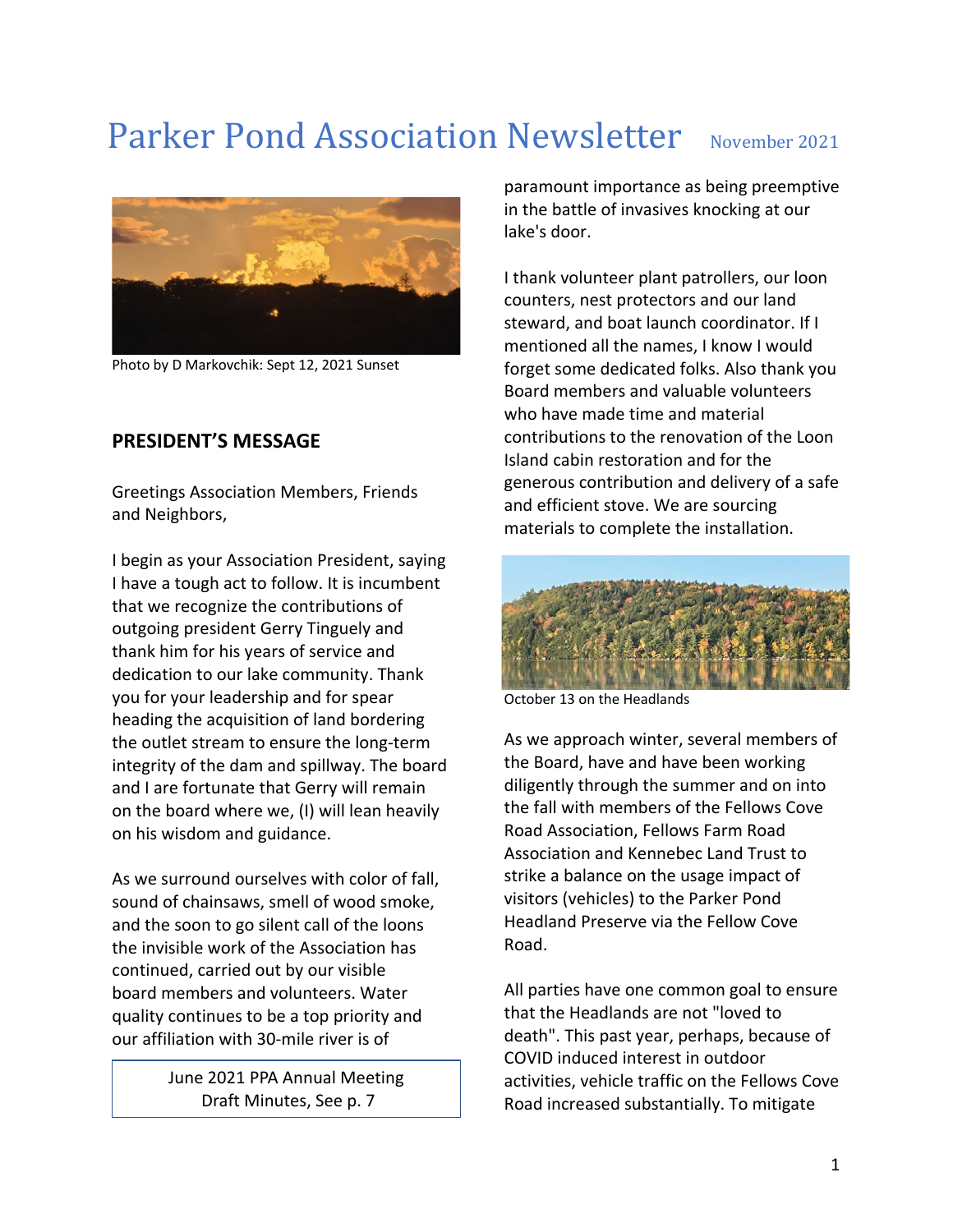this problem, alternative options for parking and trail access are being considered. As part of the process the groups mentioned will be meeting in the ensuing weeks to continue work on a plan of action taking into consideration impact on road owners and residents. I am hopeful I will be able to soon share with you a workable plan that the association can endorse.

Thank you all for your continued support of the PPA.

Wherever you are enjoying fall, continue to be safe and journey well!

Dave Dave Markovchick



Photo by new member, Marc Guest: Eagles on Gooseneck watching Dave's sunset

## **LOON ISLAND GETS A NEW STOVE AND DOCK EXTENSION**



New Stove (additional photos, p. 9)

Thanks to Kevin Hill for his donation of a gently used wood burning stove and Mike Wells, Leo Tzvetkov and Jim Moran for installing it, a durarock (concrete board) behind the stove and chimney and a dock extension on Loon Island. Thanks also to Sandy Beal for a safety consult.



New dock extension on Loon



# **30 Mile UPDATE**

Parker Pond is beloved by all of us who know it, for its clean water, wildlife and spectacular beauty. It's a place where we make memories swimming, paddling, boating, fishing, skating and much more. We would like to believe that it will be that way forever. The truth is, Parker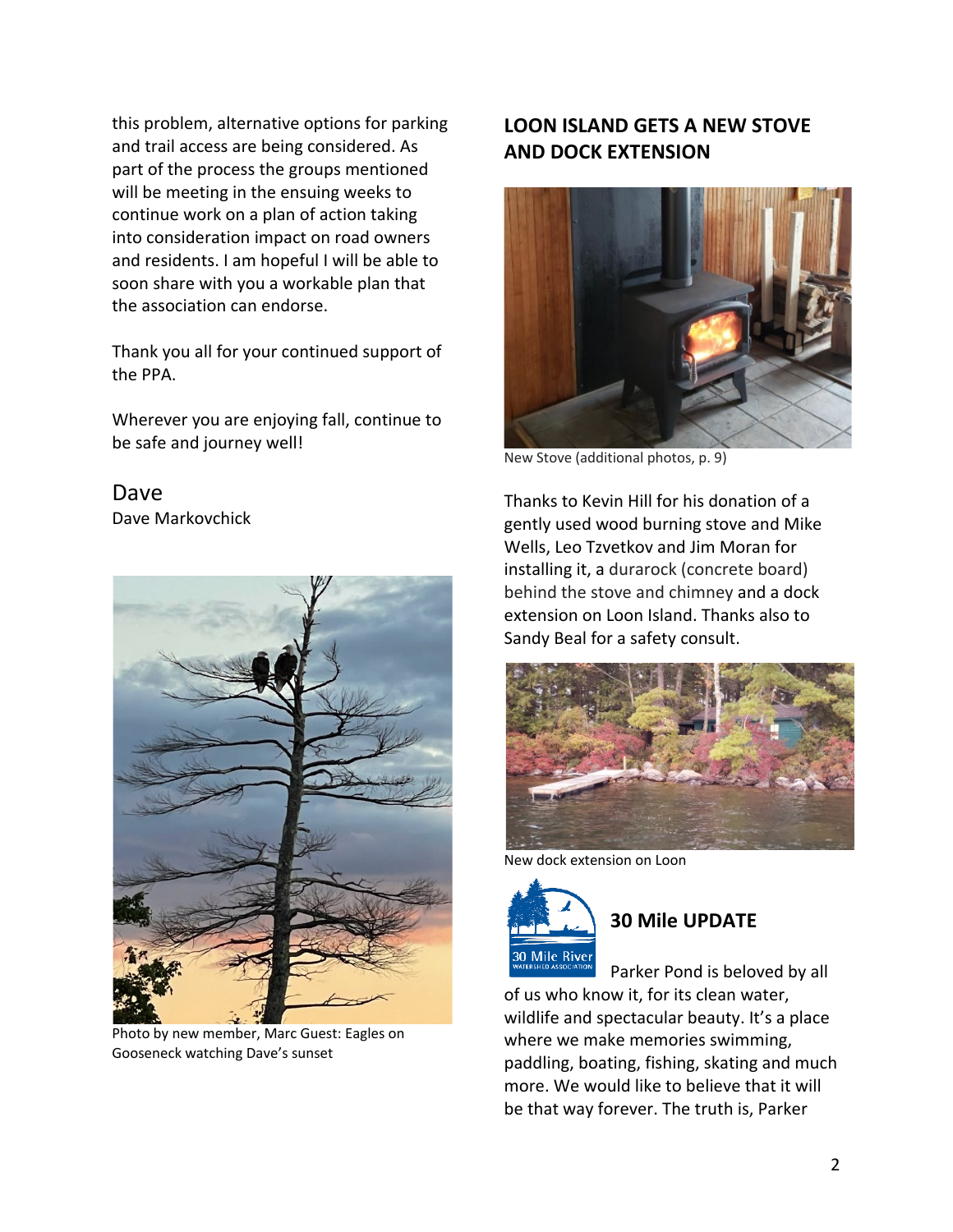Pond is fragile -- much more fragile than most realize.

Maine's lakes may look healthy from a distance, but many are approaching – or have already passed – a tipping point where they are no longer able to maintain the delicate balance. Over the past year, we have seen nearby Androscoggin Lake hit with a double threat: an infestation of invasive milfoil and an algal bloom that turned the lake green. Androscoggin Lake is the last lake in the 30 Mile River, just a few lakes down from Parker.



Algal bloom on Androscoggin

If you attended PPA's annual meeting in June or if you've been following the 30 Mile newsletter, you have heard about the effort there that has gone into locating and removing the invasive milfoil this summer. 30 Mile has worked closely with Androscoggin's lake association and with the Maine DEP to fight it as hard as we can. We made great progress throughout the summer with extensive surveys and removing every single plant we found, but in October these survey efforts came to a halt because we could no longer see the plants; the lake had turned green with an algal bloom.

The bloom began in late August, when the water clarity was reduced to just under 3 meters. Clarity continued to decline and by mid-September, there were localized algal blooms in some areas of the lake. Clarity continued to decline to under 2 meters by the end of September. This met the threshold for being classified by the Maine DEP as a lake-wide nuisance algal bloom, the first in Androscoggin since 1999. The bloom continued to get worse into mid-October.

This bloom is very concerning, and 30 Mile has been working closely with the lake association and the Maine DEP since August to monitor it and identify next steps. Our current understanding is that the bloom was due to phosphorus loading from the watershed due to all this summer's rain.

Phosphorus is an essential nutrient for plant growth that occurs naturally in soil and organic material. Too much phosphorus causes excess algae growth. The areas of most concern are along the Dead River, which this summer flowed into the lake instead of into the Androscoggin River due to several unusual factors. The solution is watershed work – addressing the runoff throughout the watershed and especially from high-export areas.

Both an algal bloom and an infestation of invasive plants could threaten Parker Pond if we are not careful. We cannot be complacent. We must continue with boat inspections – not only at the public launch, but every time a boat or equipment that has been in another lake enters Parker's waters. In addition to our annual volunteer aquatic plant survey, we must all keep a close watch on plants growing in the lake. Androscoggin may be milfoil-free again someday, but only because we discovered it early and took immediate action. [*continued p.6*]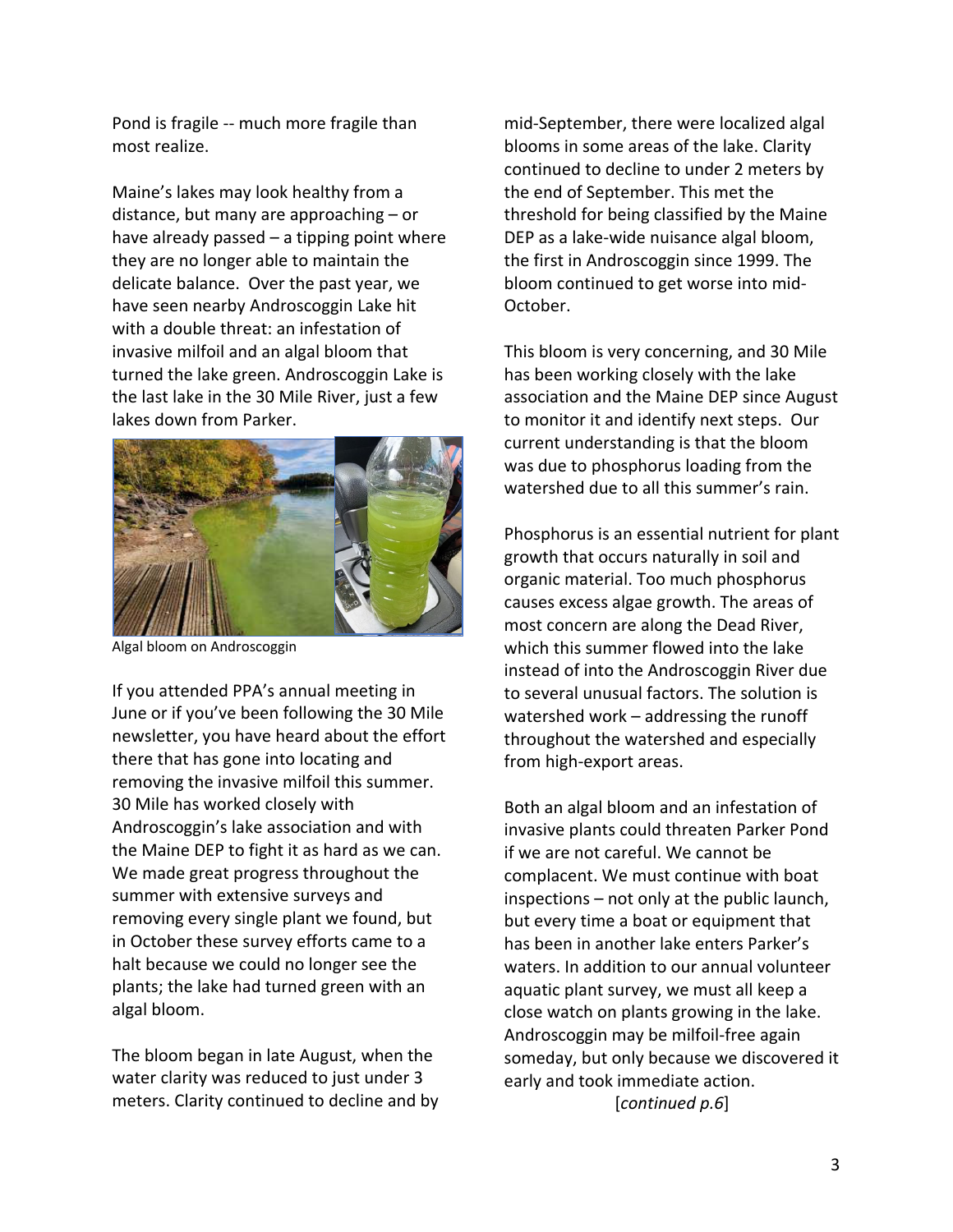# *Parker Pond Watershed Protection Project*

# *FREE TECHNICAL ASSISTANCE*

*for landowners and road associations in the Parker Pond Watershed*

- Site visits and recommendations by technical staff
- A complimentary site design plan, if requested
- DEP permitting assistance

## **THIS OFFER IS AVAILABLE IN OCTOBER & NOVEMBER 2021\* . PLEASE DON'T DELAY!**

## **For more information or to schedule a site visit please contact:**

30 Mile River Watershed Association Whitney Baker, Program Manager Phone: (207) 860-4043 **Email:** [whitney@30mileriver.org](mailto:whitney@30mileriver.org)



# *FREE WORKSHOP FOR PARKER POND LANDOWNERS*

# *Monday, November 1, 2021 6:30-7:30 PM via Zoom*

How can you help prevent a harmful algal bloom in Parker Pond? Get tips and tricks for making small changes that have a big impact on water quality. Topics will include:

- Parker Pond's water quality
- Septic system maintenance
- Erosion control
- Shoreline buffers and other conservation practices
- Stormwater runoff management
- Gravel driveway and road maintenance

Presented by the 30 Mile River Watershed Association. **To register**, go to: <https://us06web.zoom.us/meeting/register/tZEudO-hpj4vHdbNrtK5r-nO0cS98INlhOSZ>

Questions? Contact Lidie Robbins at [lidie@30mileriver.org](mailto:lidie@30mileriver.org)

\* Technical assistance is provided as part of the Parker Pond Watershed Protection Grant Project, which will end in December 2021. Funding for this project was provided in part by the U.S. Environmental Protection Agency under Section 319 of the Clean Water Act. The funding is administered by the Maine Department of Environmental Protection in partnership with EPA. 30 Mile also offers technical assistance to landowners in the 30 Mile River watershed through YCC and LakeSmart Programming. For more information, visi[t www.30mileriver.org.](http://www.30mileriver.org/)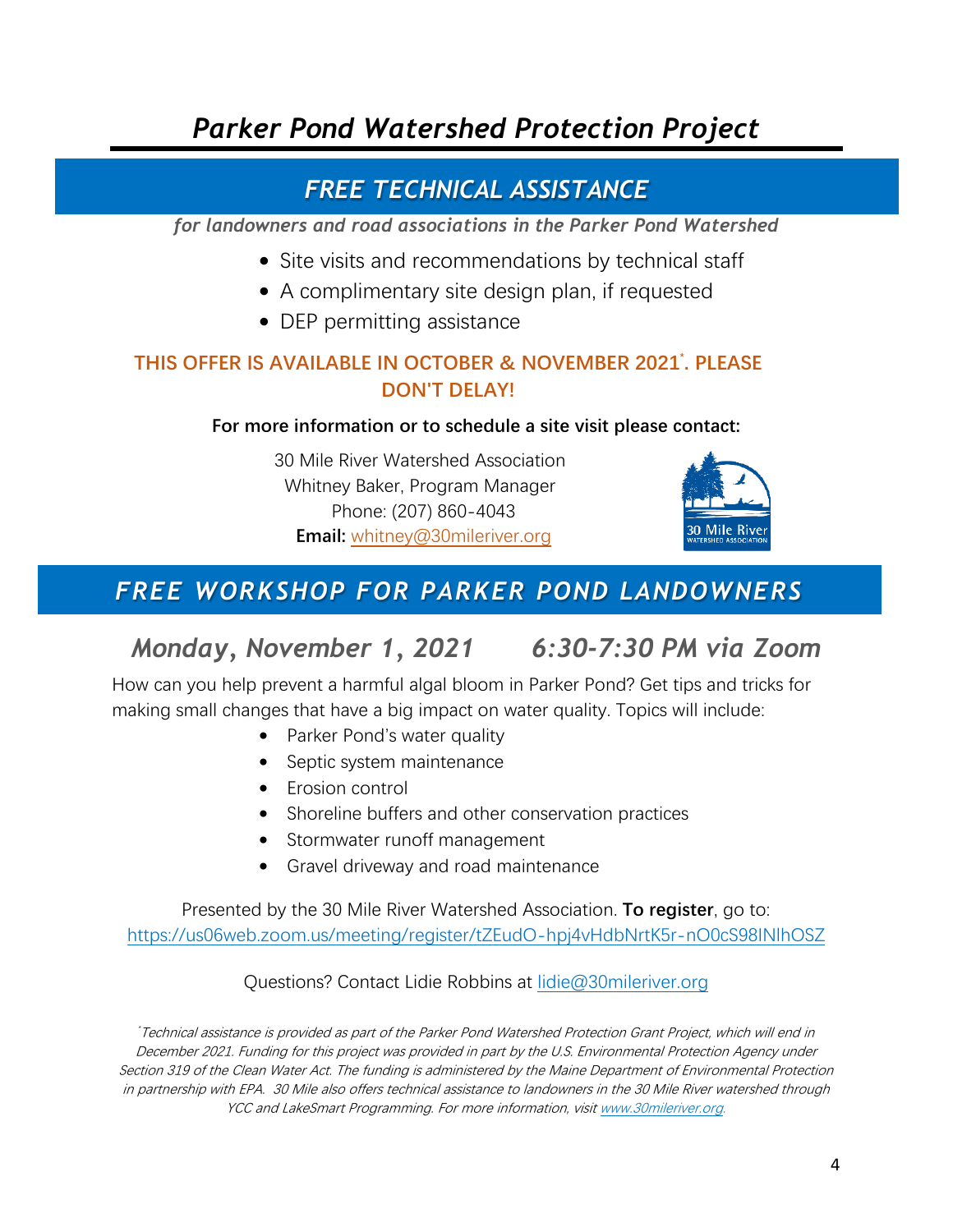## **COVID – 19 UPDATE from Dan Onion**

## **ALL YOU NEED TO KNOW ABOUT COVID19 BOOSTERS, ALMOST!**

Here we are almost 10 months into 2021, our Covid immunization year, and we are hearing and talking about booster shots! Why? It is because research is showing that all 3 available vaccines suffer an attenuation, a decrease in effectiveness, over time. The single Johnson and Johnson (J+J) shot efficacy, as measured by the ability to prevent symptomatic disease, has been found to decrease the most over time, perhaps because it was initially thought to only require only a single shot. But the two messenger-RNA vaccines (Pfizer and Moderna) appear to do so to a lesser extent as well, Pfizer a little more than Moderna. Some think that difference may be due to the required 4 weeks between  $1^{st}$  and  $2^{nd}$  shots with Moderna, compared to only 3 weeks with Pfizer, may be at least a partial explanation of that difference.

[*continued p. 6*]

## **UPDATE FROM DAM CHAIR**

The dam was weed wracked at the end of September. Gerry Tinguely and I inspected it in the spring and Rich and I inspect it when we weed trim it. Otherwise, all is good with the dam.

Amanda Smith

## **MEMBERSHIP & COMMUNICATIONS**

### *Membership*

As shown in the chart below, the number of PPA families with one or more individual members has grown from 60 in 2018 to 106 in 2021, an increase of 77%. The number of

individual members grew by 64% during the same period.



## *Communications*

Since our last newsletter, PPA has distributed 8 newsletters with topics ranging from Covid immunization clinics to local fundraisers, to lost (and ultimately found) kayaks to rentals wanted and items for sale.

Contact [william.h.rosenberg@gmail.com](mailto:william.h.rosenberg@gmail.com) if you want to get the word out for these or similar items.

Bill Rosenberg

## **TREASURER'S REPORT**

Year-to-date finances are strong. As of the end of September we had total revenues of \$20,749 and total expenses of \$18,357 for a net gain of \$2,392. That puts our cash balance at \$38,190. Our total revenues last year were \$24,607. We have a few year-end expenses remaining, the largest being insurance on our property at the dam. We should end the year with a small gain. If we can sustain this level of support from you then we will be able to continue our strong water quality and invasive plant programs. If you would like more details about the finances, send a message to me at [wpwhittier@aol.com.](mailto:wpwhittier@aol.com) We need and appreciate your continued support.

Waine Whittier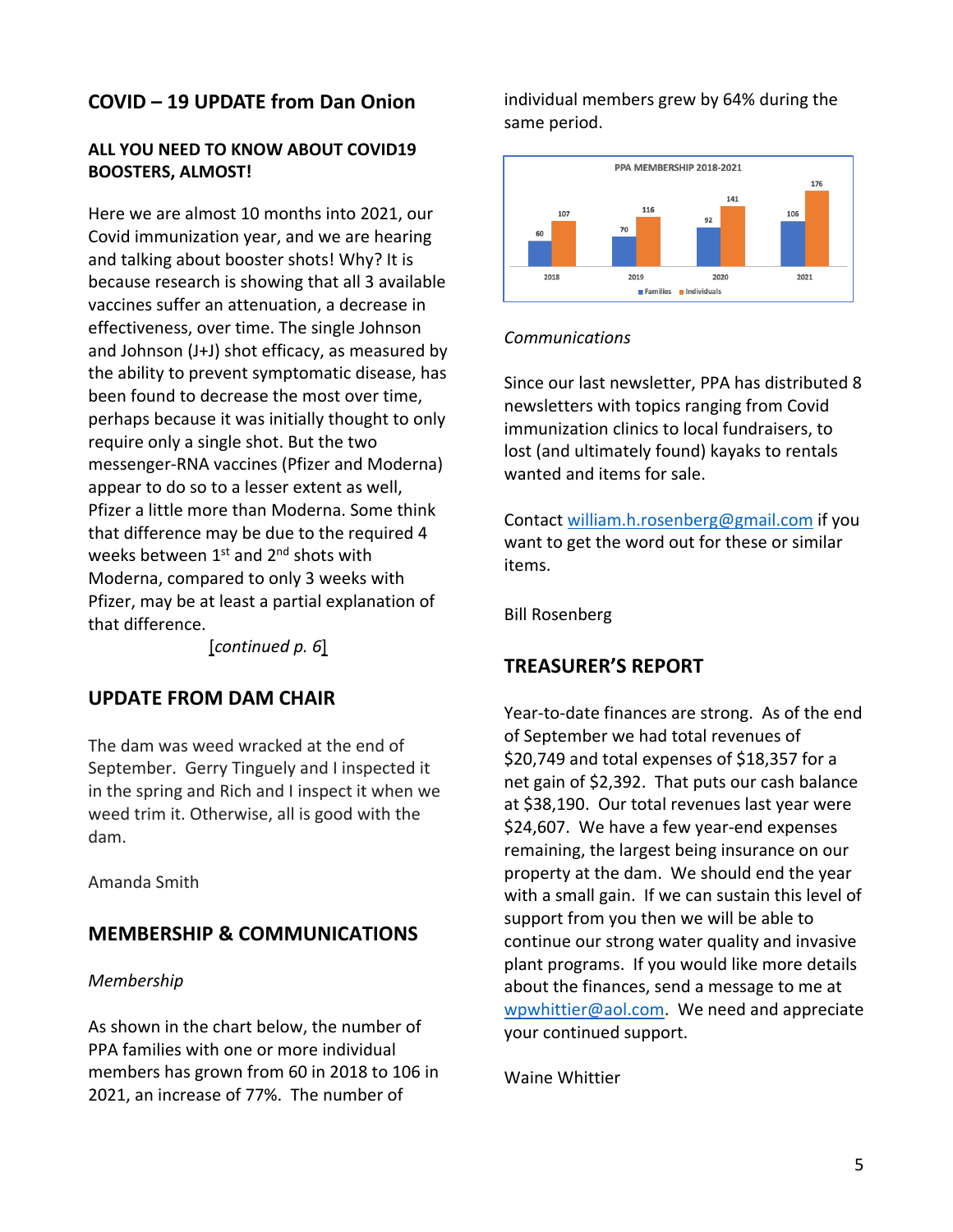## **30 Mile Update** [*continued from p.3* ]

To prevent an algal bloom, we must greatly reduce the phosphorus flowing into the lake. Septic systems must be functioning properly and pumped regularly. Polluted stormwater runoff needs to be prevented, by every landowner doing their part to be sure that soil is not eroding off their property – from roads, driveways, paths, lawns, and more. We need to keep as many trees and shrubs, and as little lawn, growing around the lake as possible.

**Please do your part to keep Parker's waters clean and healthy. See page 4 of this newsletter for opportunities to learn more and to receive free technical assistance this fall.** 

To learn more about the crises on Androscoggin Lake, Parker Pond's water quality, invasive plants, LakeSmart, and much more, **visit 30 Mile's new website: [http://30mileriver.org.](http://30mileriver.org./)** 

Lidie Robbins, PPA Board member and Executive Director of the 30 Mile River Watershed Association

## **COVID19 BOOSTERS** [*continued from p. 5*]

As a result, the Federal Center for Disease Control (CDC) issued an advisory<sup>[1](#page-5-0)</sup> about who, of those already immunized, should get another booster shot to rejuvenate an individual's immunity. For those who got the messenger RNA shots, they recommend that the following groups, with links to their definitions, get a booster shot at 6 months or more after their initial series:

 $\overline{a}$ 

- 65 years and older
- Age 18+ who live in long-term care [settings](https://www.cdc.gov/coronavirus/2019-ncov/vaccines/booster-shot.html#long-term-care)
- Age 18+ who have [underlying](https://www.cdc.gov/coronavirus/2019-ncov/need-extra-precautions/people-with-medical-conditions.html)  [medical conditions](https://www.cdc.gov/coronavirus/2019-ncov/need-extra-precautions/people-with-medical-conditions.html)
- Age 18+ who work or live in [high](https://www.cdc.gov/coronavirus/2019-ncov/vaccines/booster-shot.html#HighRisk)[risk settings](https://www.cdc.gov/coronavirus/2019-ncov/vaccines/booster-shot.html#HighRisk)

Maine CDC is pushing hard to help Maine residents and others who are in Maine now to get these free boosters. There are a few wrinkles you should know about.

First, these same rules have been in place for over a month now for Pfizer, so all vaccination sites have current policies on how to give those. Fortunately, the previous requirements for deep freeze storage have been found to be unnecessary; they can be kept safely for a couple weeks just in a household/office refrigerator, which makes their availability greater. However, most vaccination, sites like clinics, pharmacies and medical offices, have not yet had time to put in place their policies for Moderna and J+J, as I know from asking around this last week in October.

Second, it appears from experience so far that it is not crucial that the booster be the same type as the original, so even if you got Moderna for your first two shots, this booster could be Pfizer, or perhaps J+J, a solution for those who got Moderna first time around and want the booster ASAP.

The dosing of boosters is a little different. Moderna boost doses will be half-strength compared to the original series because they have been to be sufficiently strong at that dose with fewer local and body-wide shot sideeffects, like body aches, fever, and local tenderness. The other two vaccine will be given full strength.

<span id="page-5-0"></span><sup>1</sup> https://www.cdc.gov/media/releases/2021/p1021-covidbooster.html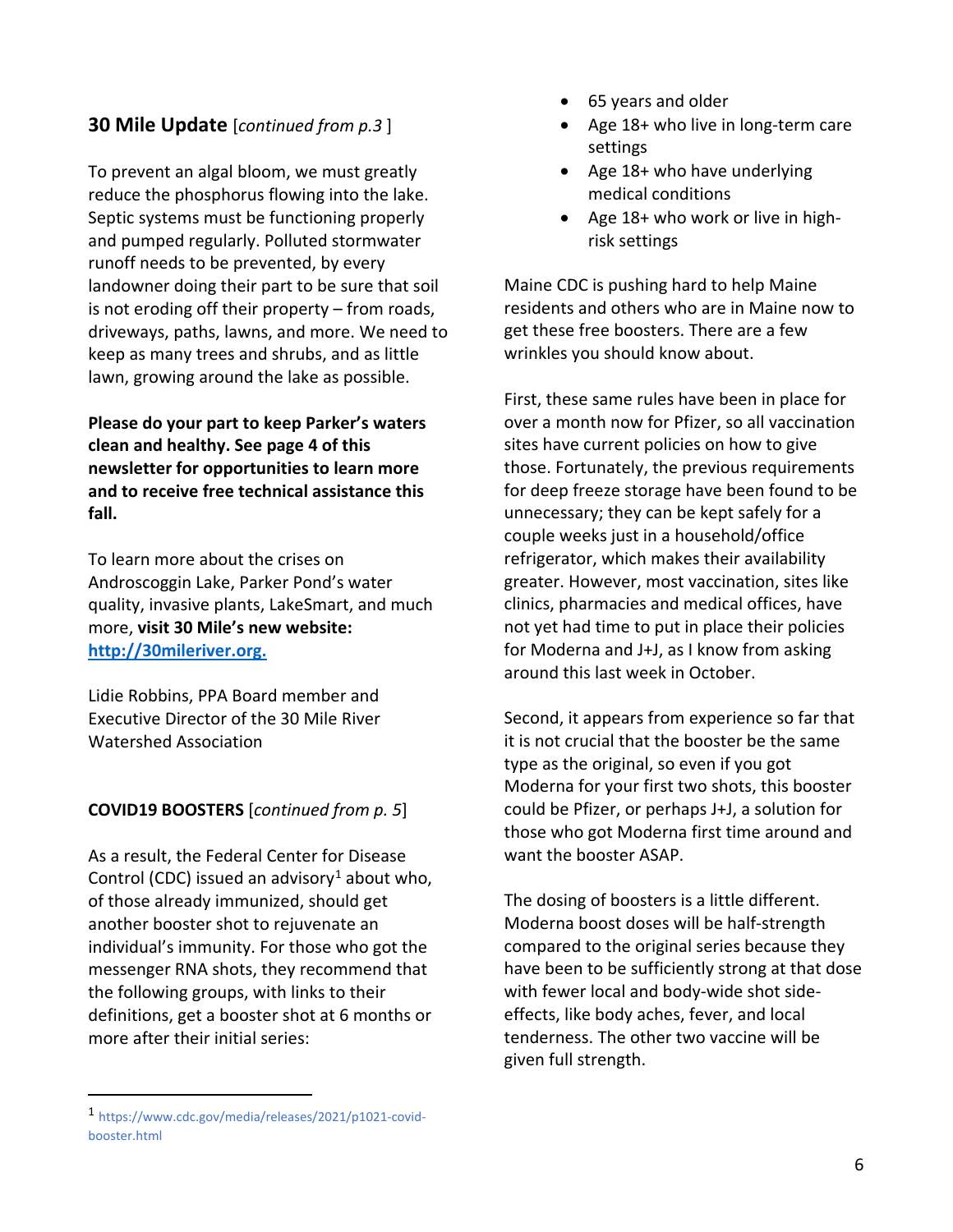Another recommendation is that one of the m-RNA vaccines should be used to boost previous J+J recipients, since they are likely to work from 2 different strategies and thus be better. Also, in pre-menopausal women, boosting with J+J carries a very small but real risk of a serious clotting disorder when used; switching to an m-RNA booster avoids that risk in those people.

Lastly, there is quite a demand for these boosters already. Over half of the 4000 immunizations given daily in Maine recently are boosters. The state CDC is working to make getting one as simple as possible including taking applicant's word for how they quality and so not recording a medical clinician's referral, maintaining a website with contact information<sup>[2](#page-6-0)</sup>, and making them all free.

Over November, we are going to also see children 5-18 being urged to get Pfizer vaccinations and probably Moderna eventually as an alternative. That will help schools keep open without all this sudden class quarantining necessity and be more like the good old days.

We also are likely to see booster shots recommended for all previous recipients by the end of November, when enough vaccine becomes available.

Studies in other countries like Israel have shown a real benefit from such boosters. So, get one soon if you are eligible. It is very likely that boosters will be part of an annual recommendation for all of us, like flu shots, which, by the way, you could and should get at the same time you get a Covid booster this month.

We are still in a serious case- and severe illness-surge. Despite Maine having one of the

 $\overline{a}$ 

best vaccination rates in the country, the rates by county are quite variable, some, like Somerset, are less than 50% while Cumberland is close to 90%. And county case numbers correlate closely with those vaccination rates. The Covid surge is mostly in the unvaccinated. Maine currently has half (7%) the national average of the population that has had the disease (14%), but is catching up, unfortunately, as the virus finds new pockets to infect. Please do yourself, your family, and our communities good by getting vaccinated and boosted; until all do, life here will still be disrupted by this virus.

Dan Onion, MD, MPH Mt. Vernon/Vienna Health Officer 293-2076[; dkonion@gmail.com](mailto:dkonion@gmail.com)

## **Draft Minutes Parker Pond Association Annual Meeting June 21, 2021**

---------------------------------------------------------------------------

The PPA Annual Meeting was held on June 21, 2021. Due to the pandemic, the meeting was held outdoors at the North Vienna Methodist Church. Outdoor conditions were less than warm and a light drizzle anointed those in attendance.

The meeting was called to order at 4:35 pm by President, Gerry Tinguely who made a brief speech of welcome and thanks to all those who attended as the weather was not at its finest for an outdoor meeting.

### **Old Business**

The minutes of the 2020 Annual Meeting were asked for approval. So approved.

### **New Business**

<span id="page-6-0"></span><sup>2</sup> Find available booster shot sites and contact information: <https://vaccinateme.maine.gov/>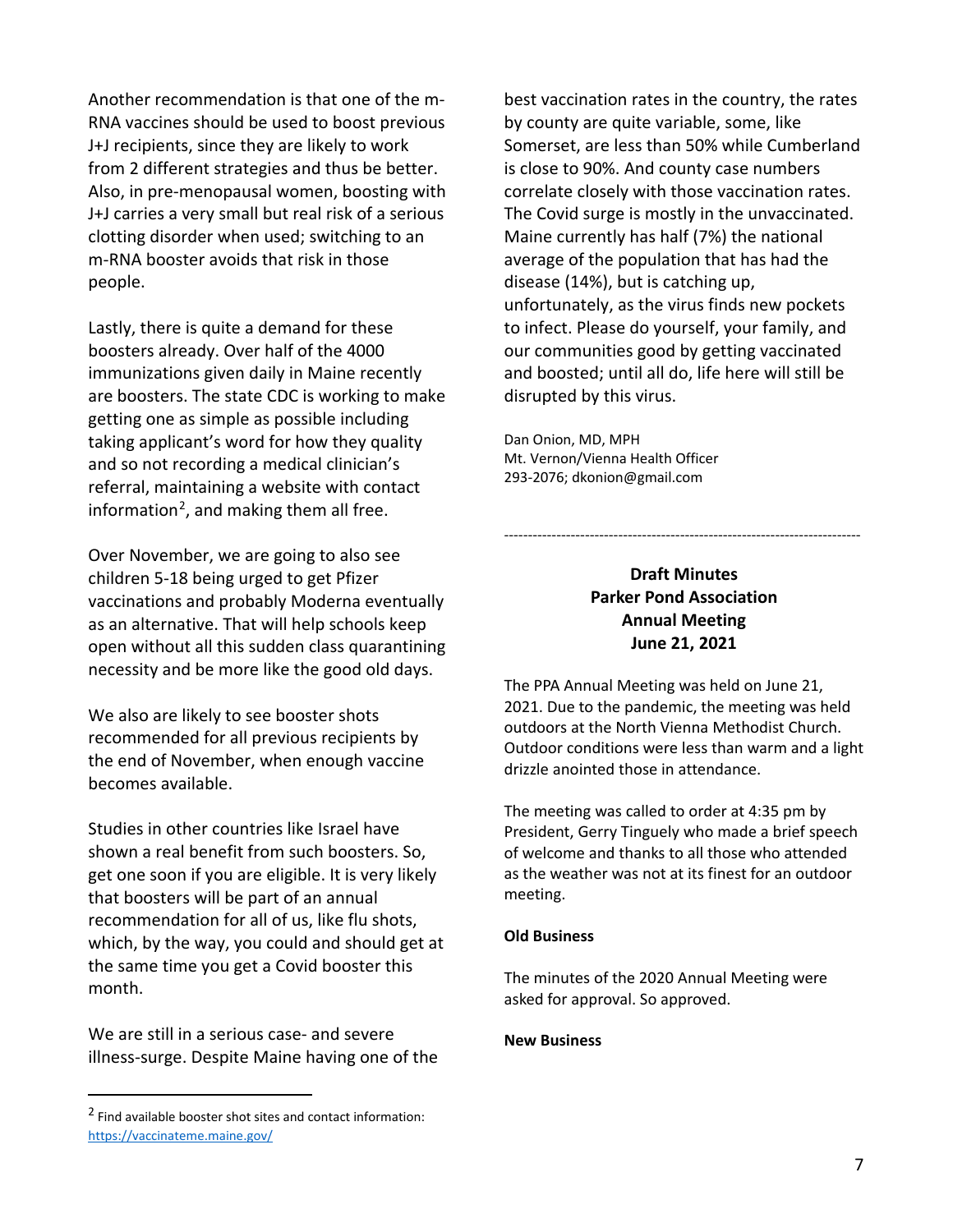### **Loon Island**

Special thanks were expressed toward Dan Onion for spearheading the renovations done on the Loon Island cabin. Mike Wells was the general contractor, and together they gathered over thirty volunteers to accomplish the cabin renovation.

Special thanks were also expressed to the Pleasant River Lumber Company for donating wood for the project.

Drawings were presented to Dan Onion, Mike Wells, and Rich & Amanda Smith in recognition and gratitude for their efforts and vision.

#### **Invasive Plants**

Buddy Cummings from the Androscoggin Lake Improvement Corporation and board member of the 30 Mile River Watershed Association gave a presentation on invasive plants. He said Parker Pond is fortunate to have a small public boat launch as on Androscoggin the infestation detected this past year most likely came from an infected boat coming in at the public launch.

They are continuing surveys to find invasive plants. They are also trying to keep people from boating in the infested areas as this could track the plants to other parts of the lake.

The first line defense from invasive plants is keeping them out of the lake to begin with. The best way to do this is with courtesy boat inspections. At Androscoggin they are also inspecting boats coming out of the lake to keep it from going to other lakes. Lidie Robbins is now working with teams of divers who go into the lake to physically remove the plants.

The second line of defense is early detection. Buddy brought a video entitled, *The Hunt for Aquatic Invaders*. It was available for viewing inside the church social hall at the meeting, but it is also available on You Tube. Viewing this video inspired people to sign up for plant inspection. With education and training inspectors can differentiate native plants from invasive.

The state Department of Environmental Protection only pays for "rapid response" divers - which means about one year, but not long term. After the first year, should the infestation go on, it is up to the residents of the lake to pay for divers to remove invasive plants.

Lidie has applied for a "Surface Use Restriction" which would hopefully keep all boats out of the infested area, but the problem is enforcement. State wardens who have authority are busy elsewhere with more serious matters. Local volunteers try to keep people out, but they have no legal authority and are sometimes ignored.

30 Mile River Watershed Association has been great in helping with this problem. A short break was called for people to see the video and milfoil sample.

#### **Lake Smart**

Recognition was given to those who have got the Lake Smart Award. Joan and Sandy Beal as well as Jane and Klavs Salgals received their Lake Smart Awards.

#### **Lake Usage**

Bob Weimont gave a report on Water Quality. In conjunction with 30 Mile, the water is checked every two weeks. The clarity is over 9 meters. The dissolved oxygen and phosphorus levels are taken every few weeks.

He also reported on the Quimby Lane launch on Fellows Cove that is controlled by the Parker Lakeshores Recreational Association. The Parker Pond Association has an arrangement with the Lakeshores Association to use this launch three days in the Spring for launch and three days in the fall for take-out of boats. This is used for the launching and withdrawal of pontoon boats. We launched 17 boats in the spring of 2021. There are boat inspections and talks about water quality with the boat owners.

A question was raised from the floor proposing that the public boat launch be improved for those who cannot use the Quimby Lane launch during the